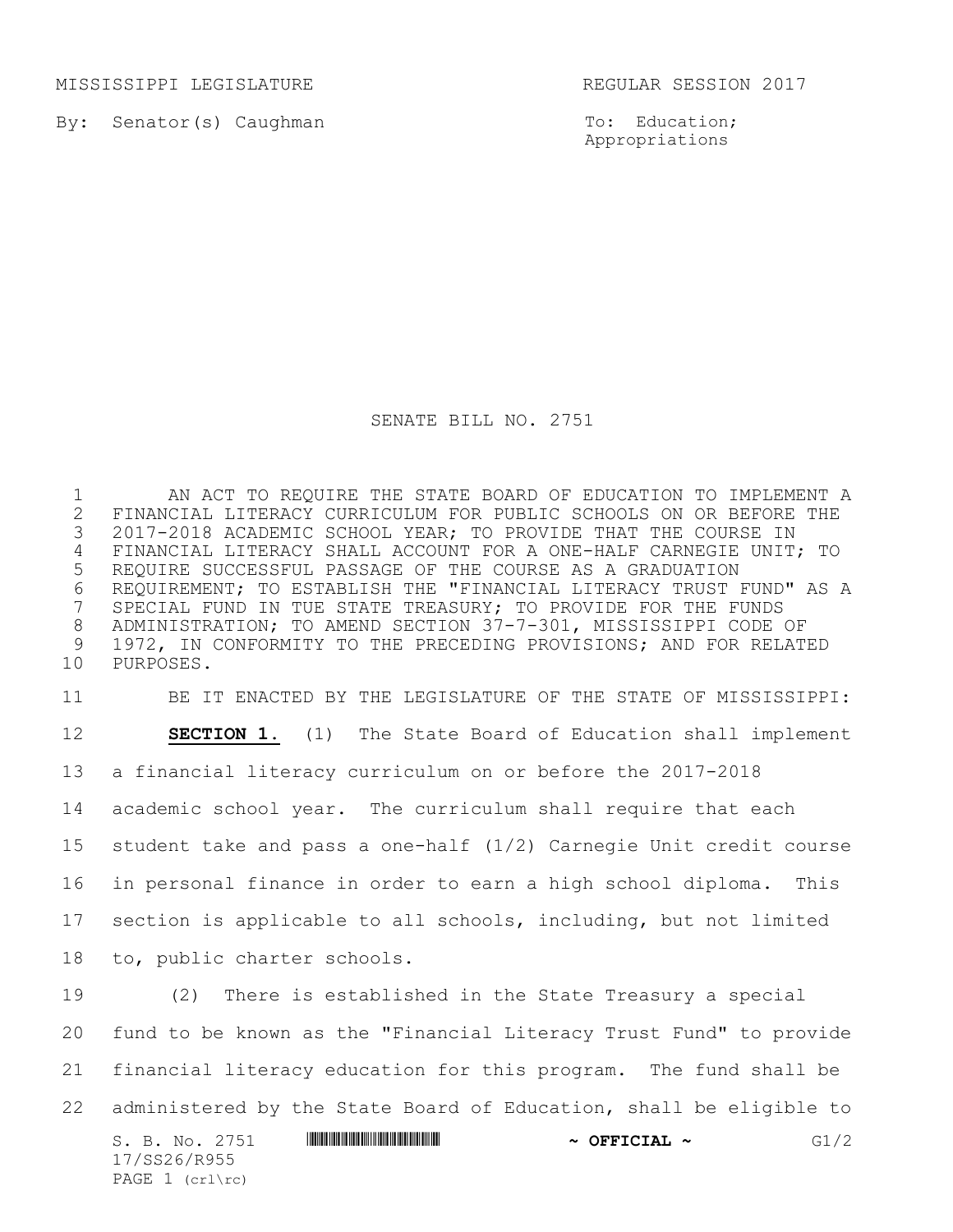accept private contributions, publicly or privately funded grants, and funds appropriated by the state or federal government. No expenditure from the fund shall cause the fund to be in deficiency at the close of the fiscal year. Unexpended monies remaining in the fund at the end of the fiscal year shall not lapse to the General Fund, but shall be available for expenditure in the subsequent fiscal year. The fund shall be an expendable trust fund and shall not be subject to appropriation or allotment.

 (3) The State Board of Education shall develop rules and regulations for the implementation of the trust. The trust may expend funds to administer the fund, which shall include an annual independent audit of the financial activities of the fund. The trust may also enter into contracts with private corporations to manage and implement the programmatic, fiduciary or administrative goals of the trust subject to the approval of the board. The trust may also, to the extent necessary, create a 501(c)(3) corporation to fulfill the purposes of the trust. The board shall annually report to the Legislature all programmatic and financial activities and balances of the fund on or before December 31 of each year.

 **SECTION 2.** The Department of Banking and Consumer Finance shall have the authority to contribute a portion of funds generated from penalties and fees to financial literacy education. **SECTION 3.** Section 37-7-301, Mississippi Code of 1972, is amended as follows:

 $S. B. No. 2751$  **. We will consider the set of**  $\sim$  **OFFICIAL**  $\sim$ 17/SS26/R955 PAGE 2 (crl\rc)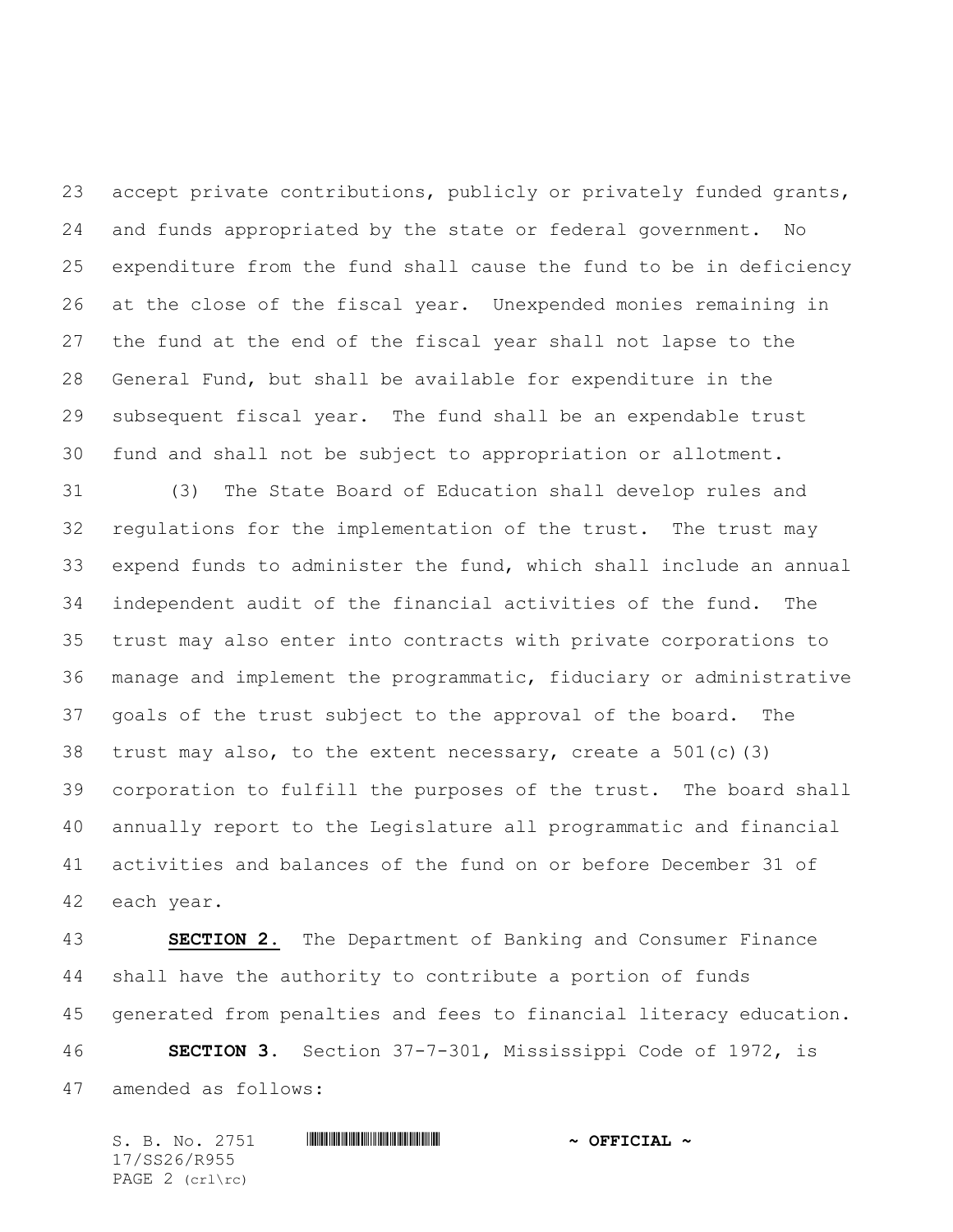37-7-301. The school boards of all school districts shall have the following powers, authority and duties in addition to all others imposed or granted by law, to wit:

 (a) To organize and operate the schools of the district and to make such division between the high school grades and elementary grades as, in their judgment, will serve the best interests of the school;

 (b) To introduce public school music, art, manual training and other special subjects into either the elementary or high school grades, as the board shall deem proper;

 (c) To be the custodians of real and personal school property and to manage, control and care for same, both during the school term and during vacation;

 (d) To have responsibility for the erection, repairing and equipping of school facilities and the making of necessary school improvements;

 (e) To suspend or to expel a pupil or to change the placement of a pupil to the school district's alternative school or homebound program for misconduct in the school or on school property, as defined in Section 37-11-29, on the road to and from school, or at any school-related activity or event, or for conduct occurring on property other than school property or other than at a school-related activity or event when such conduct by a pupil, in the determination of the school superintendent or principal, renders that pupil's presence in the classroom a disruption to the

 $S. B. No. 2751$  **\*\*\* A FIGIAL ~ OFFICIAL ~** 17/SS26/R955 PAGE 3 (crl\rc)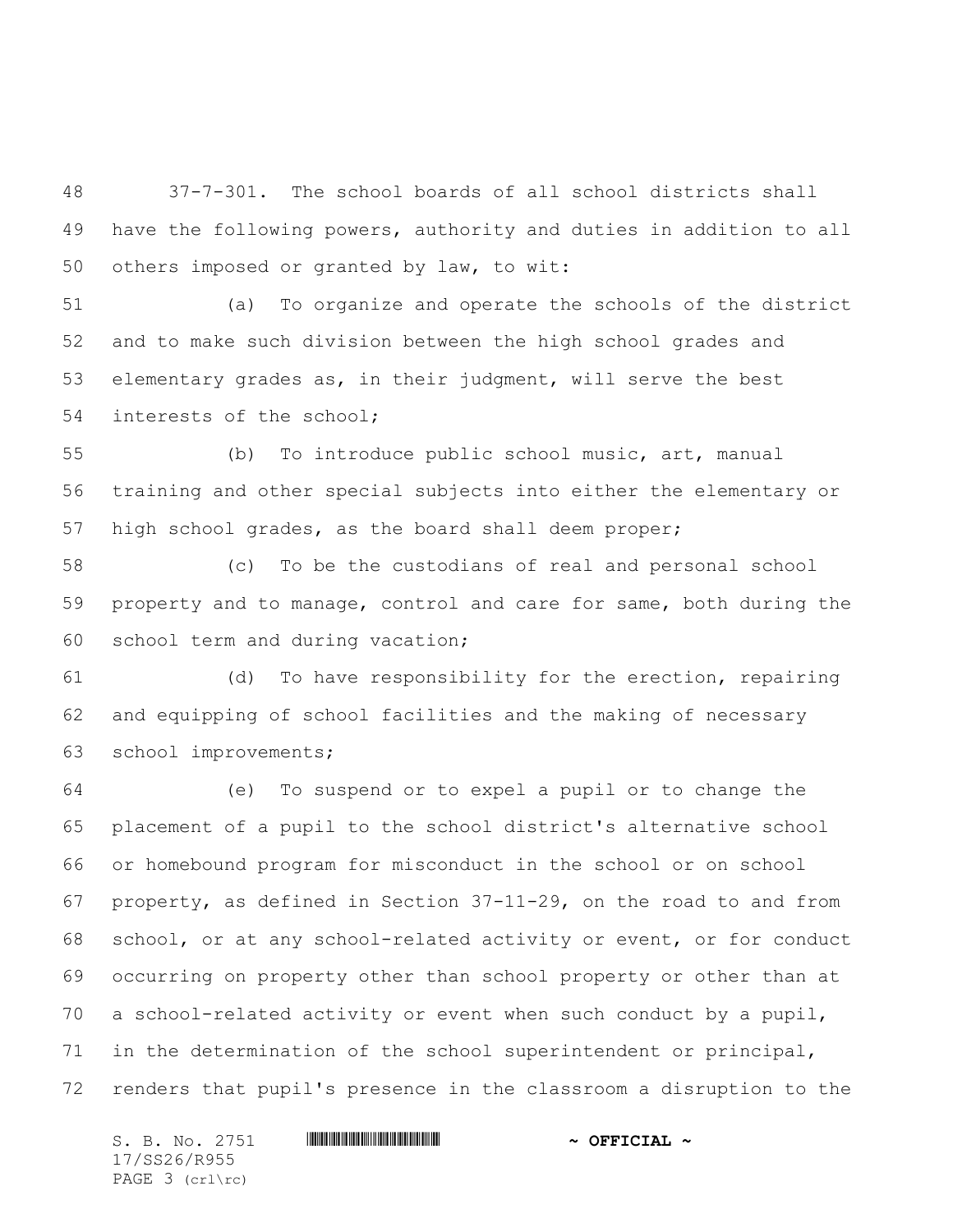educational environment of the school or a detriment to the best interest and welfare of the pupils and teacher of such class as a whole, and to delegate such authority to the appropriate officials of the school district;

 (f) To visit schools in the district, in their discretion, in a body for the purpose of determining what can be done for the improvement of the school in a general way;

80 (g) To support, within reasonable limits, the superintendent, principal and teachers where necessary for the 82 proper discipline of the school;

 (h) To exclude from the schools students with what 84 appears to be infectious or contagious diseases; provided, however, such student may be allowed to return to school upon presenting a certificate from a public health officer, duly licensed physician or nurse practitioner that the student is free 88 from such disease;

 (i) To require those vaccinations specified by the 90 State Health Officer as provided in Section 41-23-37;

 (j) To see that all necessary utilities and services 92 are provided in the schools at all times when same are needed;

 (k) To authorize the use of the school buildings and grounds for the holding of public meetings and gatherings of the 95 people under such regulations as may be prescribed by said board; (l) To prescribe and enforce rules and regulations not inconsistent with law or with the regulations of the State Board

 $S. B. No. 2751$  **\*\*\* A FIGIAL ~ OFFICIAL ~** 17/SS26/R955 PAGE 4 (crl\rc)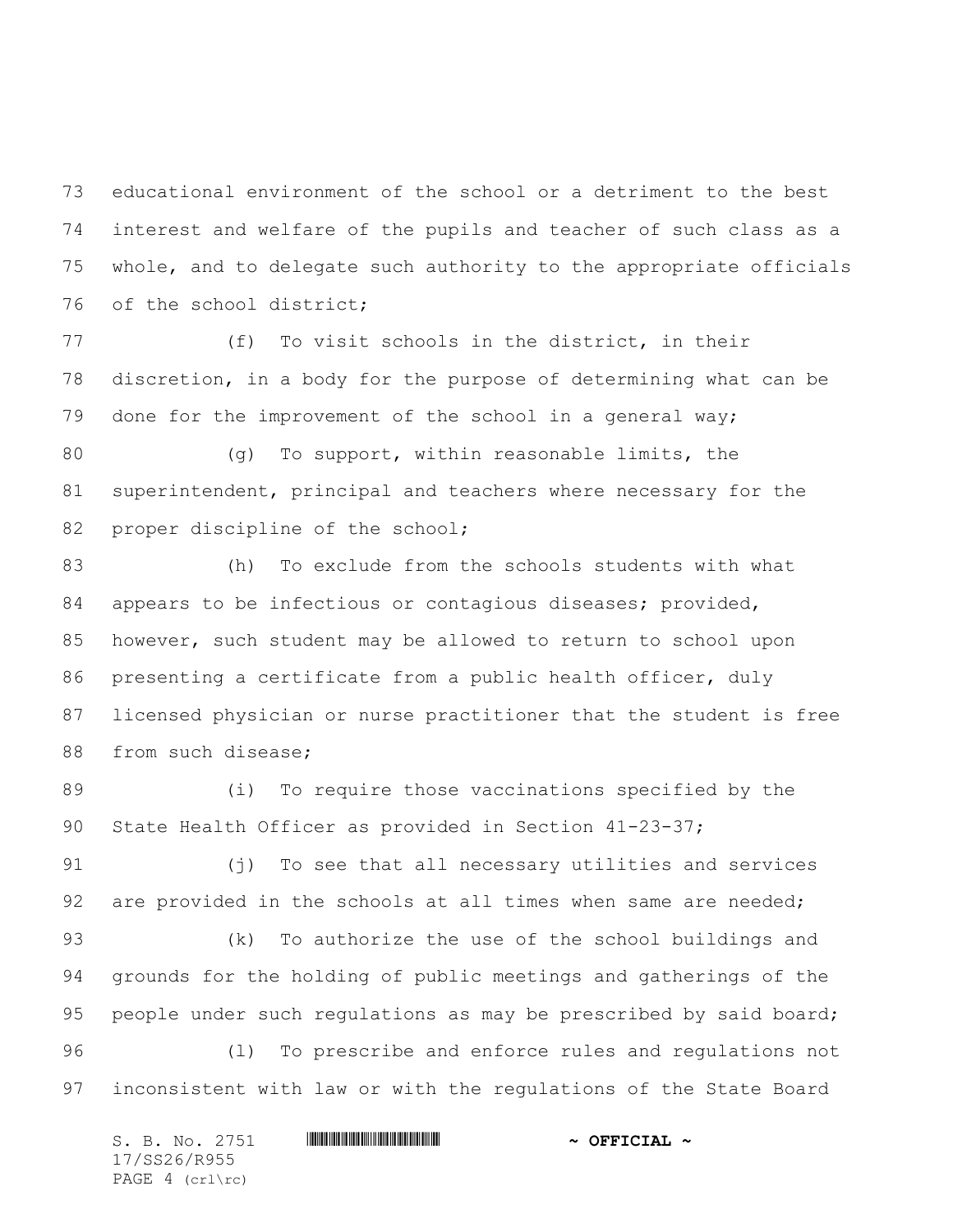of Education for their own government and for the government of the schools, and to transact their business at regular and special meetings called and held in the manner provided by law;

 (m) To maintain and operate all of the schools under their control for such length of time during the year as may be required;

 (n) To enforce in the schools the courses of study and 105 the use of the textbooks prescribed by the proper authorities;

 (o) To make orders directed to the superintendent of schools for the issuance of pay certificates for lawful purposes on any available funds of the district and to have full control of the receipt, distribution, allotment and disbursement of all funds provided for the support and operation of the schools of such school district whether such funds be derived from state appropriations, local ad valorem tax collections, or otherwise. The local school board shall be authorized and empowered to promulgate rules and regulations that specify the types of claims and set limits of the dollar amount for payment of claims by the superintendent of schools to be ratified by the board at the next regularly scheduled meeting after payment has been made;

 (p) To select all school district personnel in the manner provided by law, and to provide for such employee fringe benefit programs, including accident reimbursement plans, as may be deemed necessary and appropriate by the board;

17/SS26/R955 PAGE 5 (crl\rc)

S. B. No. 2751 \*SS26/R955\* **~ OFFICIAL ~**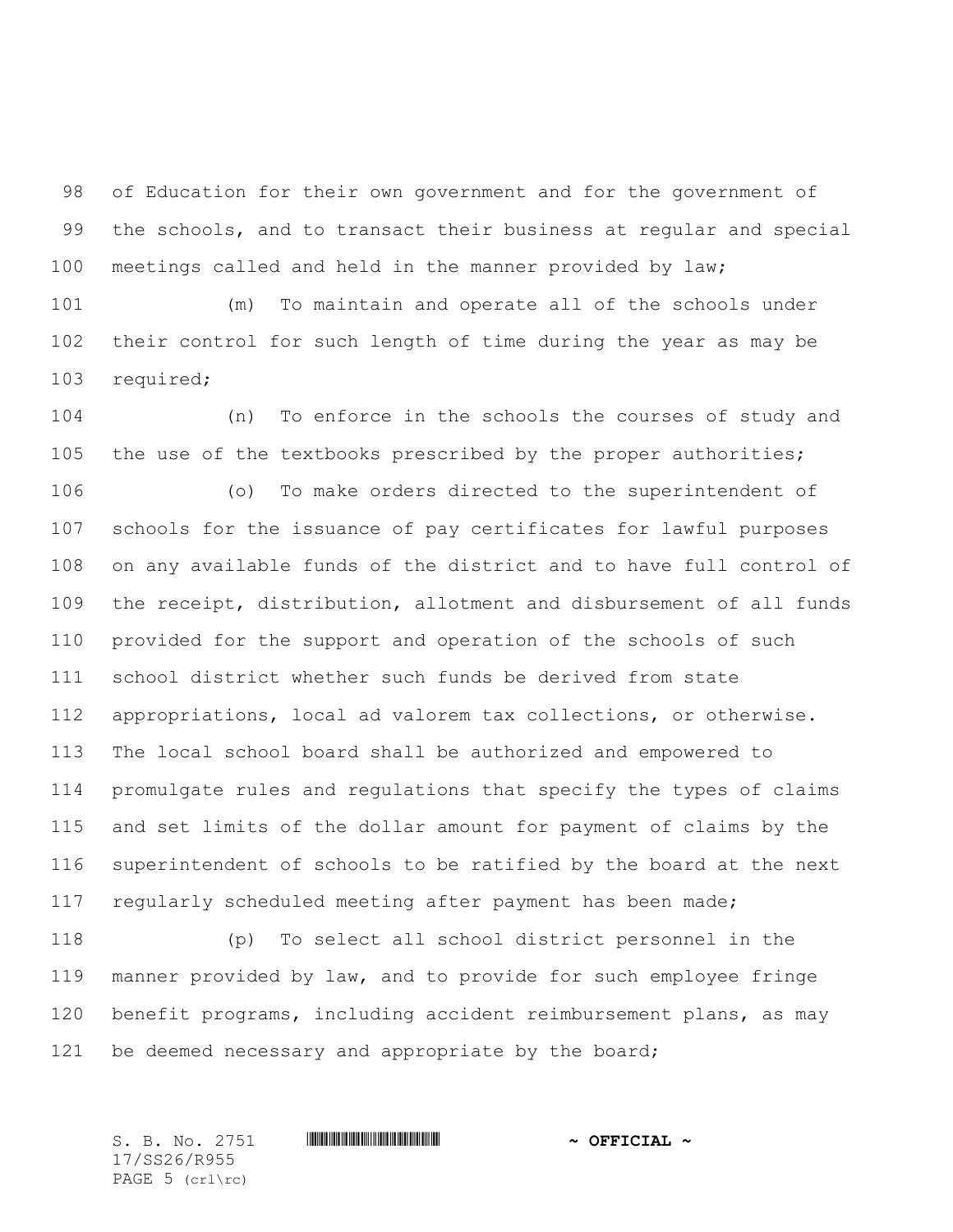(q) To provide athletic programs and other school activities and to regulate the establishment and operation of such programs and activities;

 (r) To join, in their discretion, any association of school boards and other public school-related organizations, and 127 to pay from local funds other than minimum foundation funds, any membership dues;

 (s) To expend local school activity funds, or other available school district funds, other than minimum education 131 program funds, for the purposes prescribed under this paragraph. "Activity funds" shall mean all funds received by school officials in all school districts paid or collected to participate in any school activity, such activity being part of the school program and partially financed with public funds or supplemented by public funds. The term "activity funds" shall not include any funds raised and/or expended by any organization unless commingled in a bank account with existing activity funds, regardless of whether the funds were raised by school employees or received by school employees during school hours or using school facilities, and regardless of whether a school employee exercises influence over the expenditure or disposition of such funds. Organizations shall not be required to make any payment to any school for the use of any school facility if, in the discretion of the local school governing board, the organization's function shall be deemed to be beneficial to the official or extracurricular programs of the

 $S. B. No. 2751$  **\*\*\* A FIGIAL ~ OFFICIAL ~** 17/SS26/R955 PAGE 6 (crl\rc)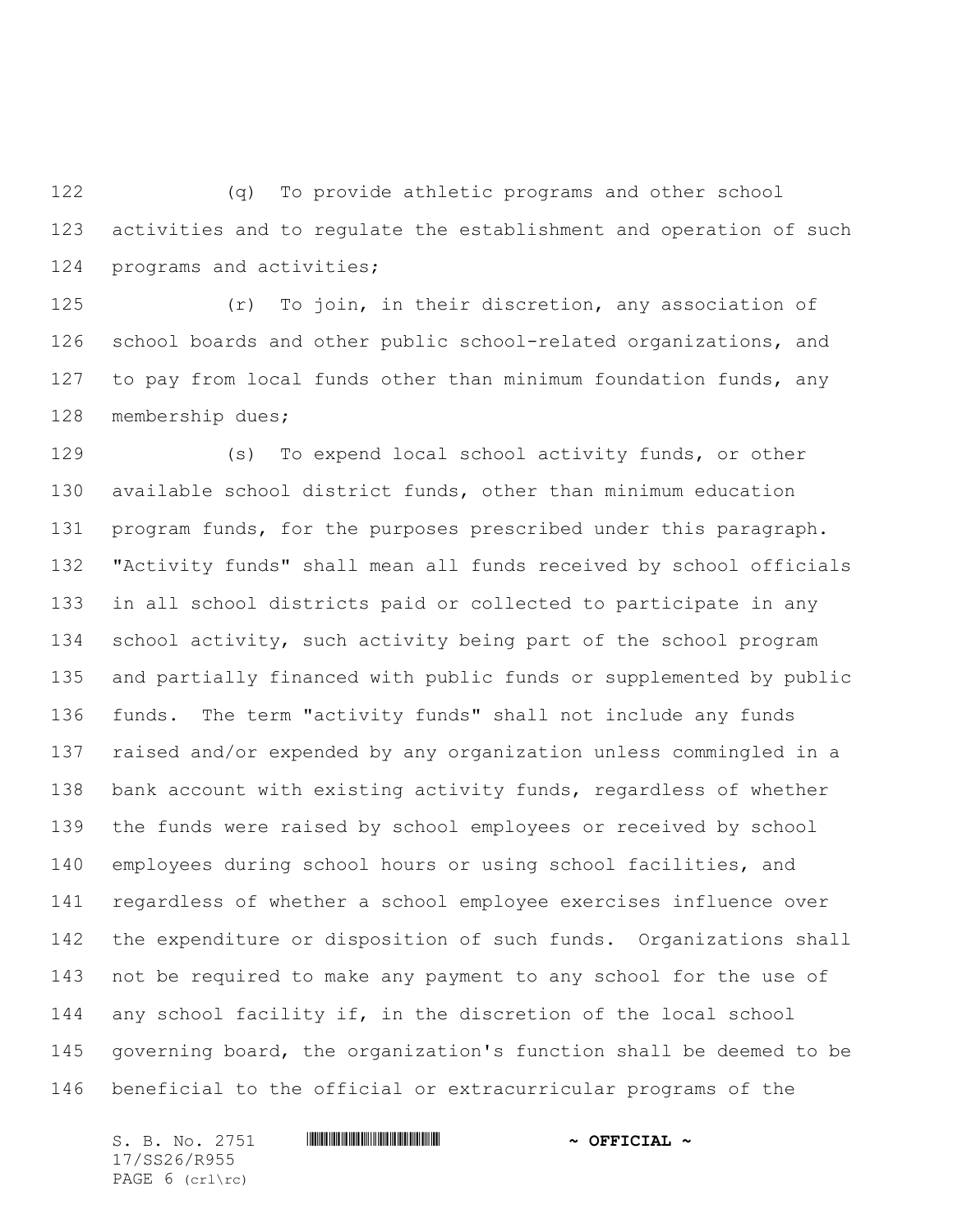school. For the purposes of this provision, the term "organization" shall not include any organization subject to the control of the local school governing board. Activity funds may only be expended for any necessary expenses or travel costs, including advances, incurred by students and their chaperons in attending any in-state or out-of-state school-related programs, conventions or seminars and/or any commodities, equipment, travel expenses, purchased services or school supplies which the local school governing board, in its discretion, shall deem beneficial to the official or extracurricular programs of the district, including items which may subsequently become the personal property of individuals, including yearbooks, athletic apparel, book covers and trophies. Activity funds may be used to pay travel expenses of school district personnel. The local school governing board shall be authorized and empowered to promulgate rules and regulations specifically designating for what purposes school activity funds may be expended. The local school governing board shall provide (i) that such school activity funds shall be maintained and expended by the principal of the school generating the funds in individual bank accounts, or (ii) that such school activity funds shall be maintained and expended by the superintendent of schools in a central depository approved by the board. The local school governing board shall provide that such school activity funds be audited as part of the annual audit required in Section 37-9-18. The State Department of Education

 $S. B. No. 2751$  **. We will consider the set of**  $\sim$  **OFFICIAL**  $\sim$ 17/SS26/R955 PAGE 7 (crl\rc)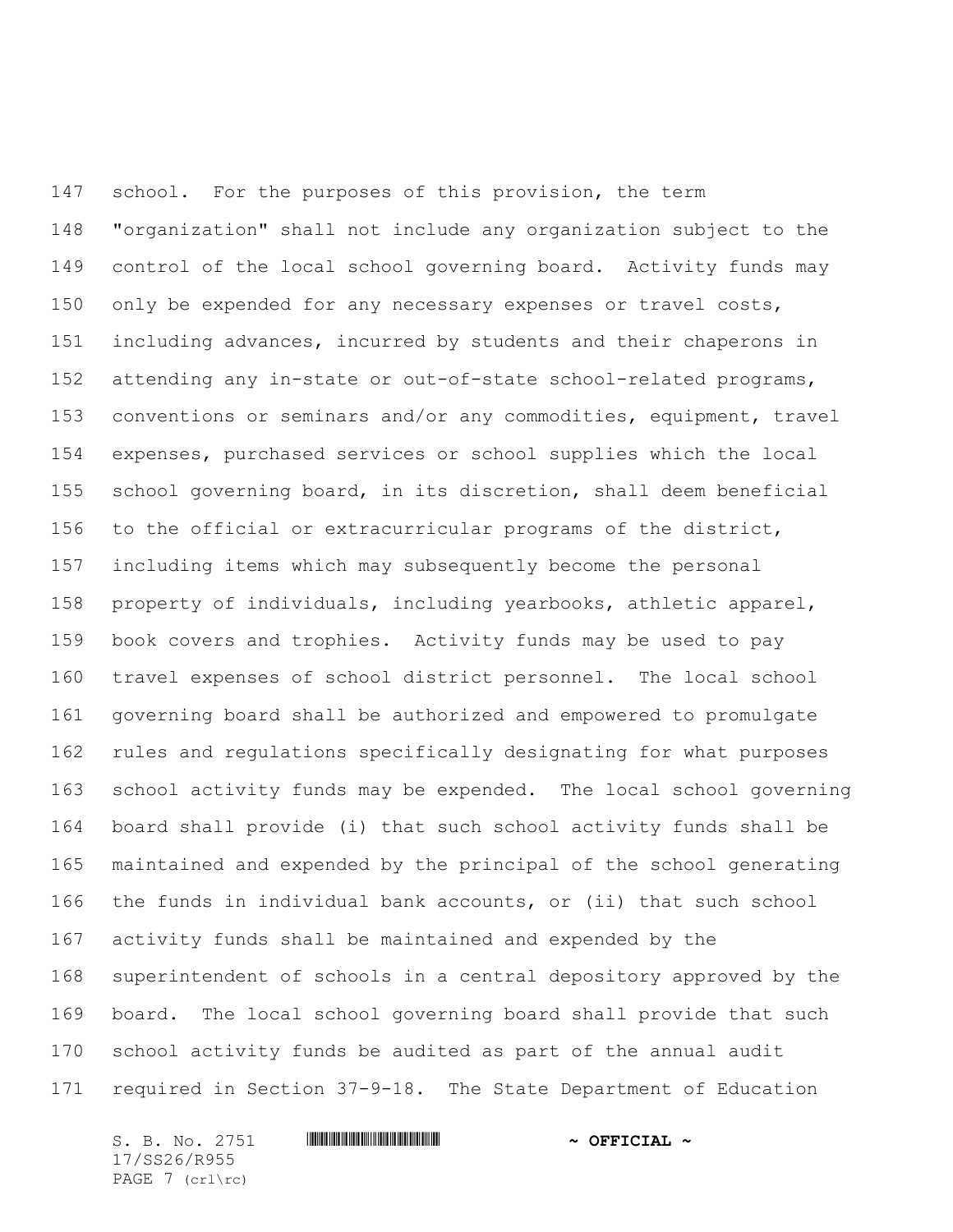shall prescribe a uniform system of accounting and financial reporting for all school activity fund transactions;

 (t) To enter into an energy performance contract, energy services contract, on a shared-savings, lease or lease-purchase basis, for energy efficiency services and/or equipment as provided for in Section 31-7-14;

 (u) To maintain accounts and issue pay certificates on school food service bank accounts;

 (v) (i) To lease a school building from an individual, partnership, nonprofit corporation or a private for-profit corporation for the use of such school district, and to expend funds therefor as may be available from any nonminimum program sources. The school board of the school district desiring to lease a school building shall declare by resolution that a need exists for a school building and that the school district cannot provide the necessary funds to pay the cost or its proportionate share of the cost of a school building required to meet the present needs. The resolution so adopted by the school board shall be published once each week for three (3) consecutive weeks in a newspaper having a general circulation in the school district involved, with the first publication thereof to be made not less than thirty (30) days prior to the date upon which the school board is to act on the question of leasing a school building. If no petition requesting an election is filed prior to such meeting as hereinafter provided, then the school board may, by resolution

 $S. B. No. 2751$  **\*\*\* A FIGIAL ~ OFFICIAL ~** 17/SS26/R955 PAGE 8 (crl\rc)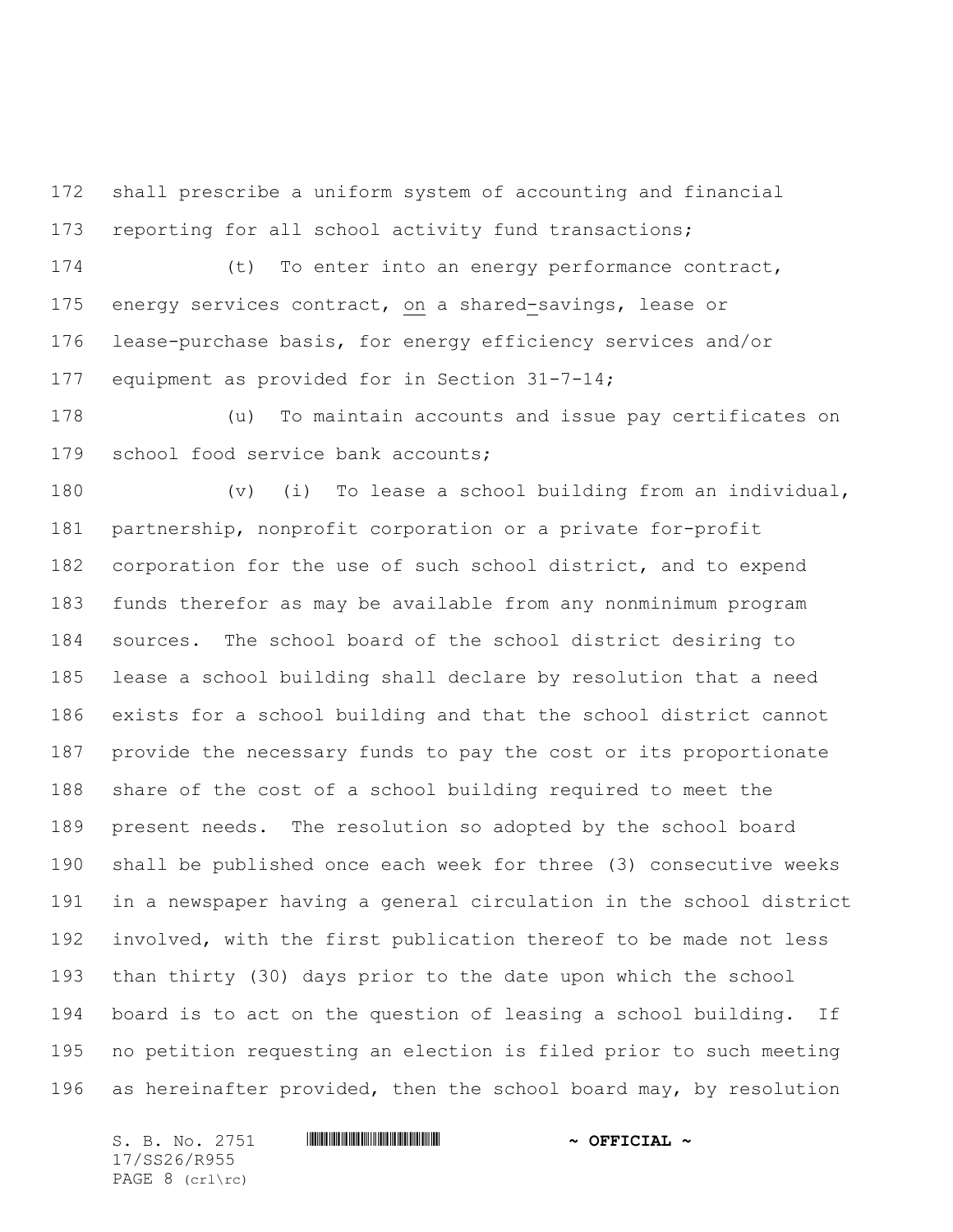spread upon its minutes, proceed to lease a school building. If at any time prior to said meeting a petition signed by not less than twenty percent (20%) or fifteen hundred (1500), whichever is less, of the qualified electors of the school district involved shall be filed with the school board requesting that an election be called on the question, then the school board shall, not later than the next regular meeting, adopt a resolution calling an election to be held within such school district upon the question of authorizing the school board to lease a school building. Such election shall be called and held, and notice thereof shall be given, in the same manner for elections upon the questions of the issuance of the bonds of school districts, and the results thereof shall be certified to the school board. If at least three-fifths (3/5) of the qualified electors of the school district who voted in such election shall vote in favor of the leasing of a school building, then the school board shall proceed to lease a school building. The term of the lease contract shall not exceed twenty (20) years, and the total cost of such lease shall be either the amount of the lowest and best bid accepted by the school board after advertisement for bids or an amount not to exceed the current fair market value of the lease as determined by the averaging of at least two (2) appraisals by certified general appraisers licensed by the State of Mississippi. The term "school building" as used in this paragraph (v)(i) shall be construed to mean any building or buildings used for classroom purposes in

 $S. B. No. 2751$  **\*\*\* A FIGIAL ~ OFFICIAL ~** 17/SS26/R955 PAGE 9 (crl\rc)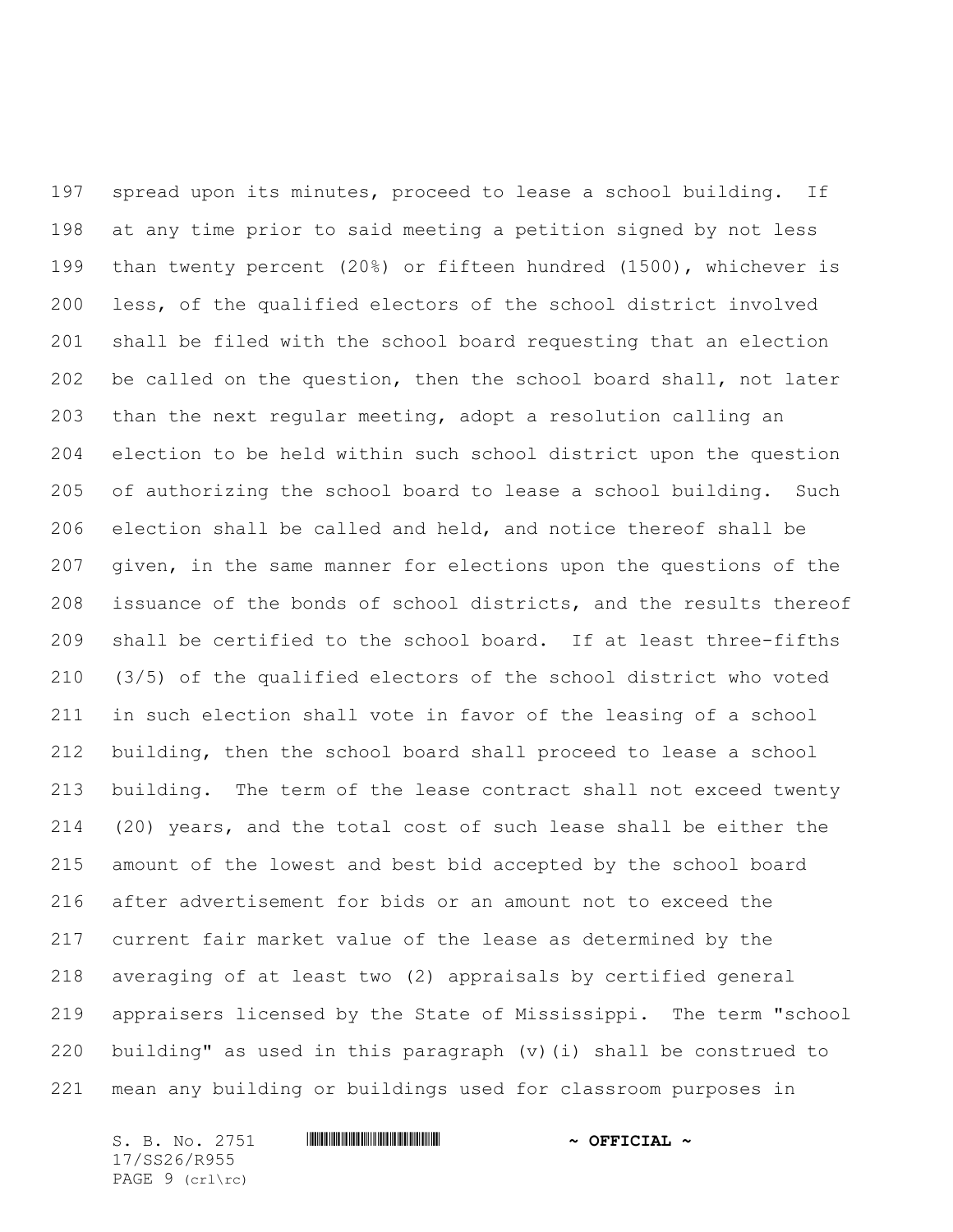connection with the operation of schools and shall include the site therefor, necessary support facilities, and the equipment thereof and appurtenances thereto such as heating facilities, water supply, sewage disposal, landscaping, walks, drives and playgrounds. The term "lease" as used in this paragraph (v)(i) 227 may include a lease-purchase contract;

 (ii) If two (2) or more school districts propose to enter into a lease contract jointly, then joint meetings of the school boards having control may be held but no action taken shall be binding on any such school district unless the question of leasing a school building is approved in each participating school district under the procedure hereinabove set forth in paragraph (v)(i). All of the provisions of paragraph (v)(i) regarding the term and amount of the lease contract shall apply to the school boards of school districts acting jointly. Any lease contract executed by two (2) or more school districts as joint lessees shall set out the amount of the aggregate lease rental to be paid by each, which may be agreed upon, but there shall be no right of occupancy by any lessee unless the aggregate rental is paid as stipulated in the lease contract. All rights of joint lessees under the lease contract shall be in proportion to the amount of lease rental paid by each;

 (w) To employ all noninstructional and noncertificated employees and fix the duties and compensation of such personnel

S. B. No. 2751 \*SS26/R955\* **~ OFFICIAL ~** 17/SS26/R955 PAGE 10 (crl\rc)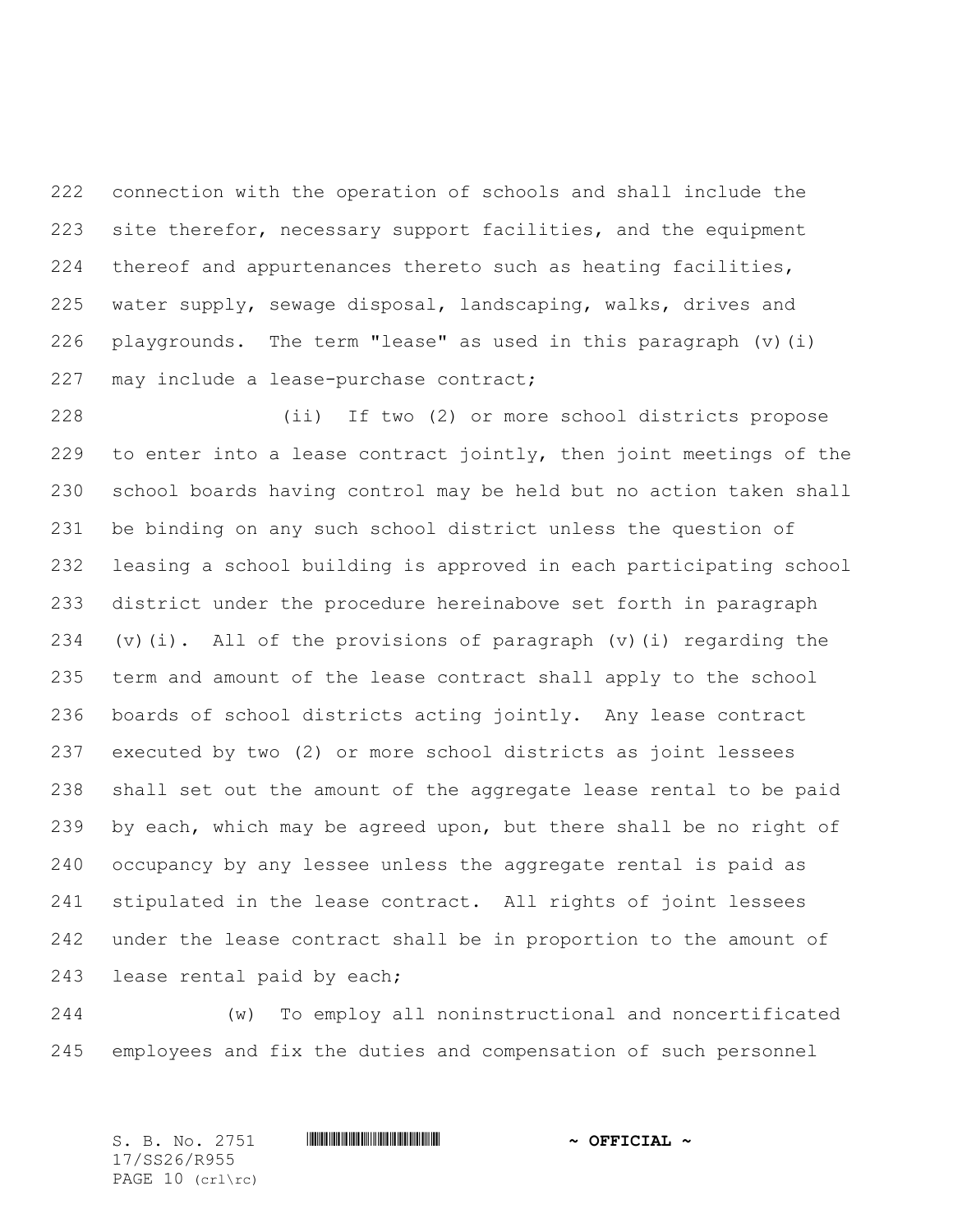deemed necessary pursuant to the recommendation of the superintendent of schools;

 (x) To employ and fix the duties and compensation of such legal counsel as deemed necessary;

 (y) Subject to rules and regulations of the State Board 251 of Education, to purchase, own and operate trucks, vans and other motor vehicles, which shall bear the proper identification required by law;

 (z) To expend funds for the payment of substitute teachers and to adopt reasonable regulations for the employment and compensation of such substitute teachers;

 (aa) To acquire in its own name by purchase all real property which shall be necessary and desirable in connection with the construction, renovation or improvement of any public school building or structure. Whenever the purchase price for such real property is greater than Fifty Thousand Dollars (\$50,000.00), the school board shall not purchase the property for an amount exceeding the fair market value of such property as determined by the average of at least two (2) independent appraisals by certified general appraisers licensed by the State of Mississippi. If the board shall be unable to agree with the owner of any such real property in connection with any such project, the board shall have the power and authority to acquire any such real property by condemnation proceedings pursuant to Section 11-27-1 et seq., Mississippi Code of 1972, and for such purpose, the right of

 $S. B. No. 2751$  **\*\*\* A FIGIAL ~ OFFICIAL ~** 17/SS26/R955 PAGE 11 (crl\rc)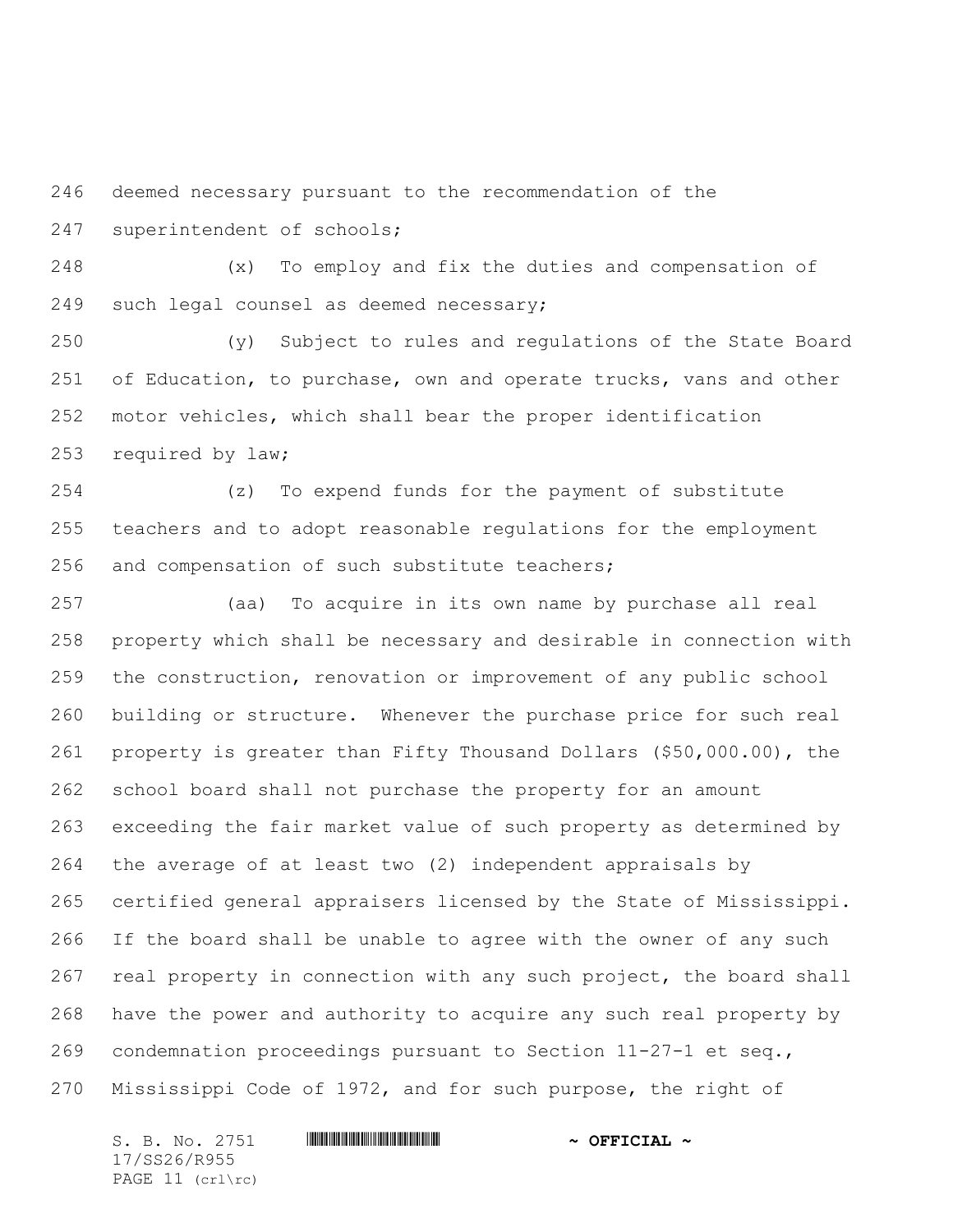eminent domain is hereby conferred upon and vested in said board. Provided further, that the local school board is authorized to grant an easement for ingress and egress over sixteenth section land or lieu land in exchange for a similar easement upon adjoining land where the exchange of easements affords substantial benefit to the sixteenth section land; provided, however, the exchange must be based upon values as determined by a competent appraiser, with any differential in value to be adjusted by cash payment. Any easement rights granted over sixteenth section land under such authority shall terminate when the easement ceases to be used for its stated purpose. No sixteenth section or lieu land which is subject to an existing lease shall be burdened by any such easement except by consent of the lessee or unless the school district shall acquire the unexpired leasehold interest affected 285 by the easement;

 (bb) To charge reasonable fees related to the educational programs of the district, in the manner prescribed in Section 37-7-335;

 (cc) Subject to rules and regulations of the State Board of Education, to purchase relocatable classrooms for the use of such school district, in the manner prescribed in Section 37-1-13;

 (dd) Enter into contracts or agreements with other school districts, political subdivisions or governmental entities to carry out one or more of the powers or duties of the school

 $S. B. No. 2751$  **. We will consider the set of**  $\sim$  **OFFICIAL**  $\sim$ 17/SS26/R955 PAGE 12 (crl\rc)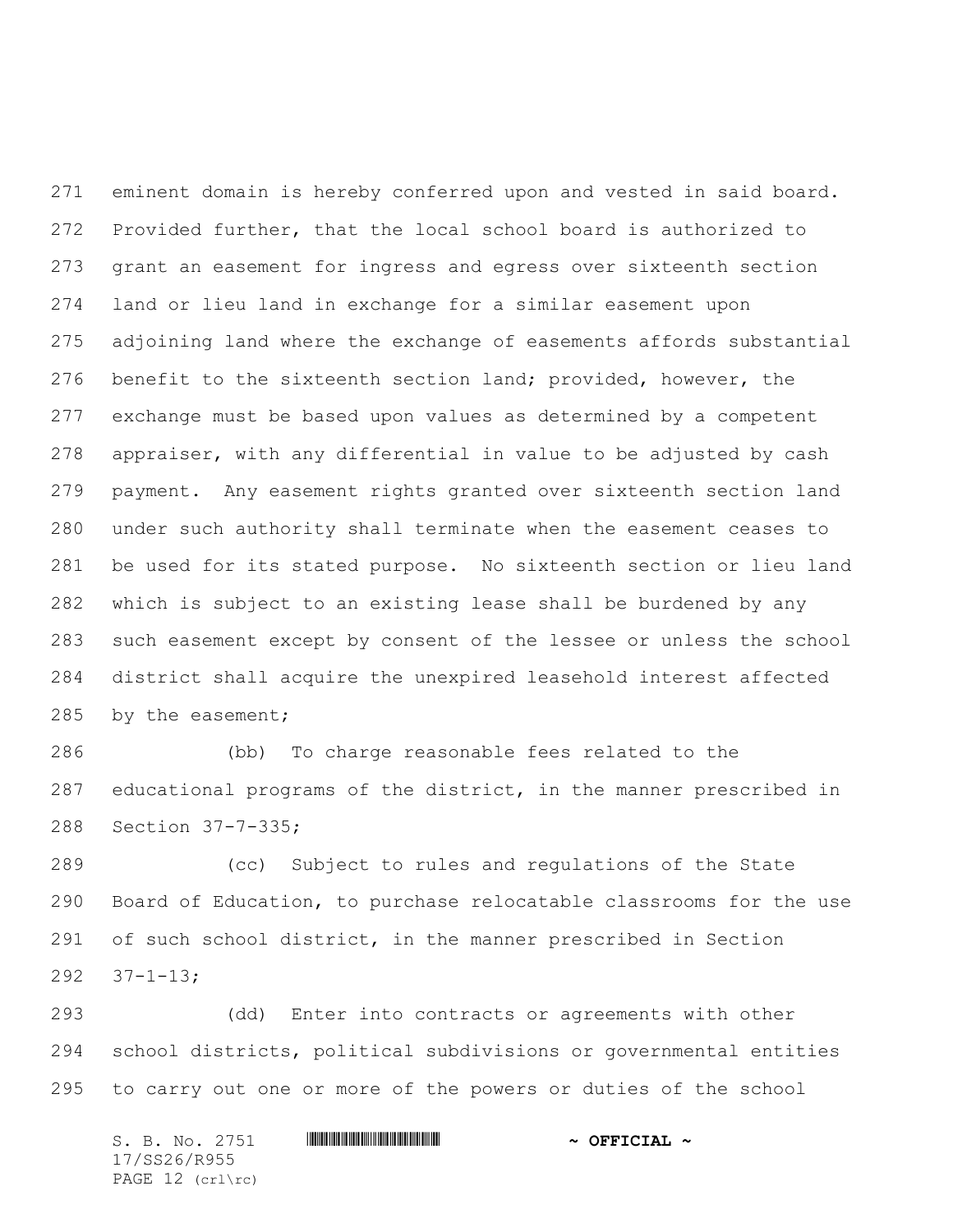board, or to allow more efficient utilization of limited resources for providing services to the public;

 (ee) To provide for in-service training for employees of the district;

 (ff) As part of their duties to prescribe the use of textbooks, to provide that parents and legal guardians shall be responsible for the textbooks and for the compensation to the school district for any books which are not returned to the proper schools upon the withdrawal of their dependent child. If a textbook is lost or not returned by any student who drops out of the public school district, the parent or legal guardian shall also compensate the school district for the fair market value of the textbooks;

 (gg) To conduct fund-raising activities on behalf of the school district that the local school board, in its discretion, deems appropriate or beneficial to the official or extracurricular programs of the district; provided that:

 (i) Any proceeds of the fund-raising activities shall be treated as "activity funds" and shall be accounted for as are other activity funds under this section; and

 (ii) Fund-raising activities conducted or authorized by the board for the sale of school pictures, the rental of caps and gowns or the sale of graduation invitations for which the school board receives a commission, rebate or fee shall contain a disclosure statement advising that a portion of the

 $S. B. No. 2751$  **. We will consider the set of**  $\sim$  **OFFICIAL**  $\sim$ 17/SS26/R955 PAGE 13 (crl\rc)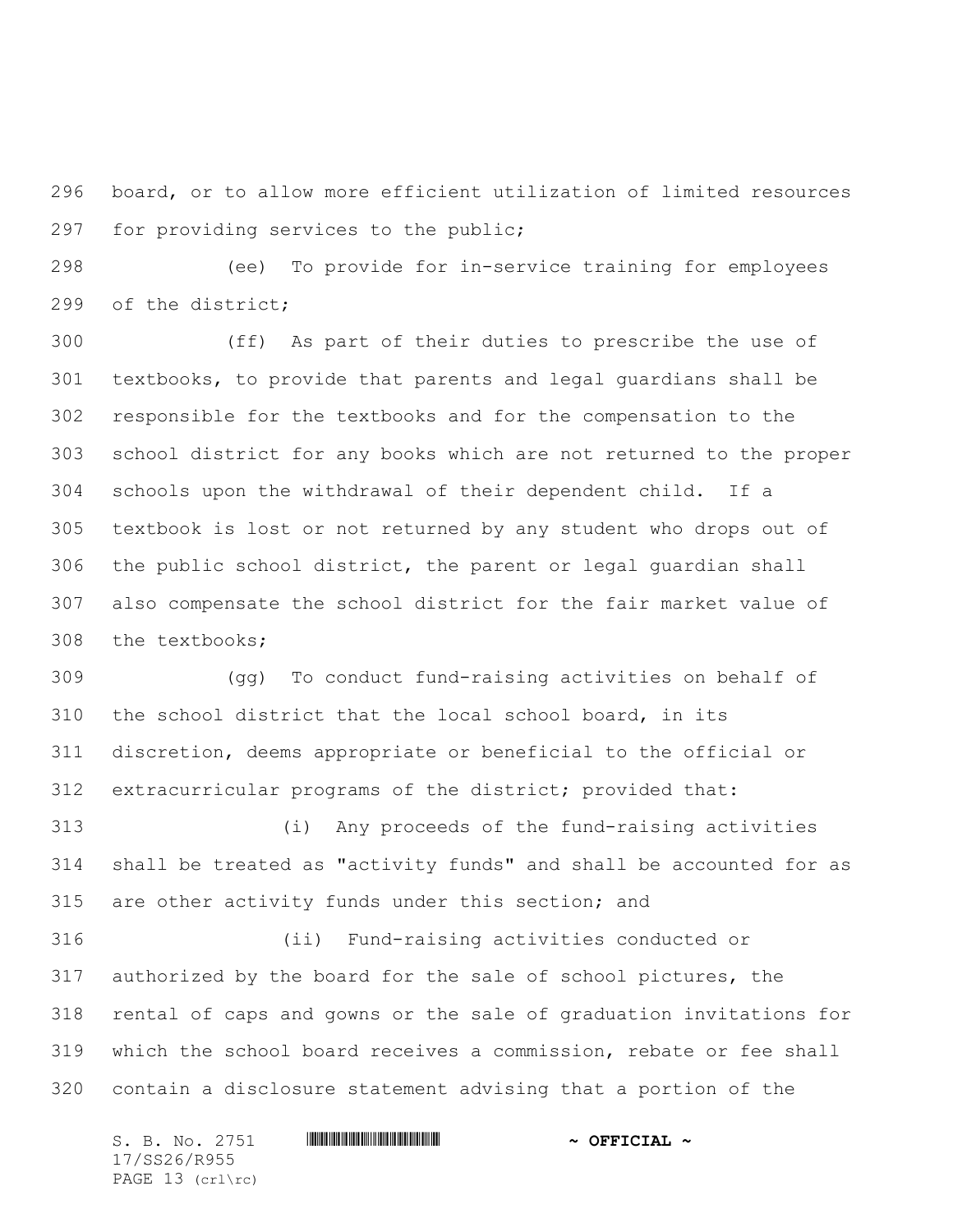proceeds of the sales or rentals shall be contributed to the student activity fund;

 (hh) To allow individual lessons for music, art and other curriculum-related activities for academic credit or nonacademic credit during school hours and using school equipment and facilities, subject to uniform rules and regulations adopted by the school board;

 (ii) To charge reasonable fees for participating in an extracurricular activity for academic or nonacademic credit for necessary and required equipment such as safety equipment, band instruments and uniforms;

 (jj) To conduct or participate in any fund-raising activities on behalf of or in connection with a tax-exempt charitable organization;

 (kk) To exercise such powers as may be reasonably necessary to carry out the provisions of this section;

 (ll) To expend funds for the services of nonprofit arts organizations or other such nonprofit organizations who provide performances or other services for the students of the school district;

 (mm) To expend federal No Child Left Behind Act funds, or any other available funds that are expressly designated and authorized for that use, to pay training, educational expenses, salary incentives and salary supplements to employees of local school districts; except that incentives shall not be considered

 $S. B. No. 2751$  **. We will consider the set of**  $\sim$  **OFFICIAL**  $\sim$ 17/SS26/R955 PAGE 14 (crl\rc)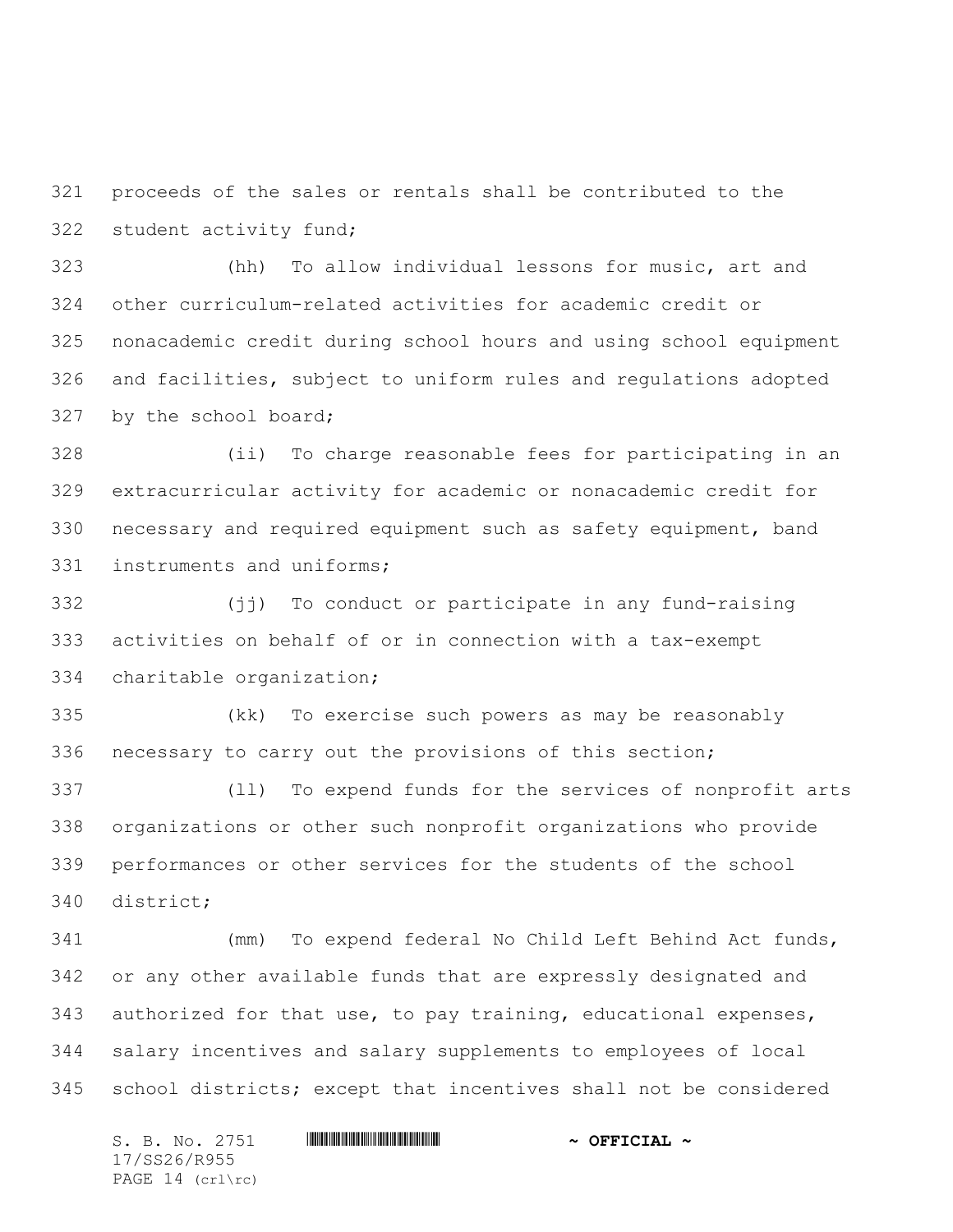346 part of the local supplement as defined in Section  $37-151-5$  (o), nor shall incentives be considered part of the local supplement paid to an individual teacher for the purposes of Section 37-19-7(1). Mississippi Adequate Education Program funds or any other state funds may not be used for salary incentives or salary supplements as provided in this paragraph (mm);

 (nn) To use any available funds, not appropriated or designated for any other purpose, for reimbursement to the state-licensed employees from both in state and out of state, who enter into a contract for employment in a school district, for the expense of moving when the employment necessitates the relocation of the licensed employee to a different geographical area than that in which the licensed employee resides before entering into the contract. The reimbursement shall not exceed One Thousand Dollars (\$1,000.00) for the documented actual expenses incurred in the course of relocating, including the expense of any professional moving company or persons employed to assist with the move, rented moving vehicles or equipment, mileage in the amount authorized for county and municipal employees under Section 25-3-41 if the licensed employee used his personal vehicle or vehicles for the move, meals and such other expenses associated with the relocation. No licensed employee may be reimbursed for moving expenses under this section on more than one (1) occasion by the same school district. Nothing in this section shall be construed to require the actual residence to which the licensed

 $S. B. No. 2751$  **\*\*\* A FIGURE 4 \*\*\* \*\*\***  $\sim$  **OFFICIAL**  $\sim$ 17/SS26/R955 PAGE 15 (crl\rc)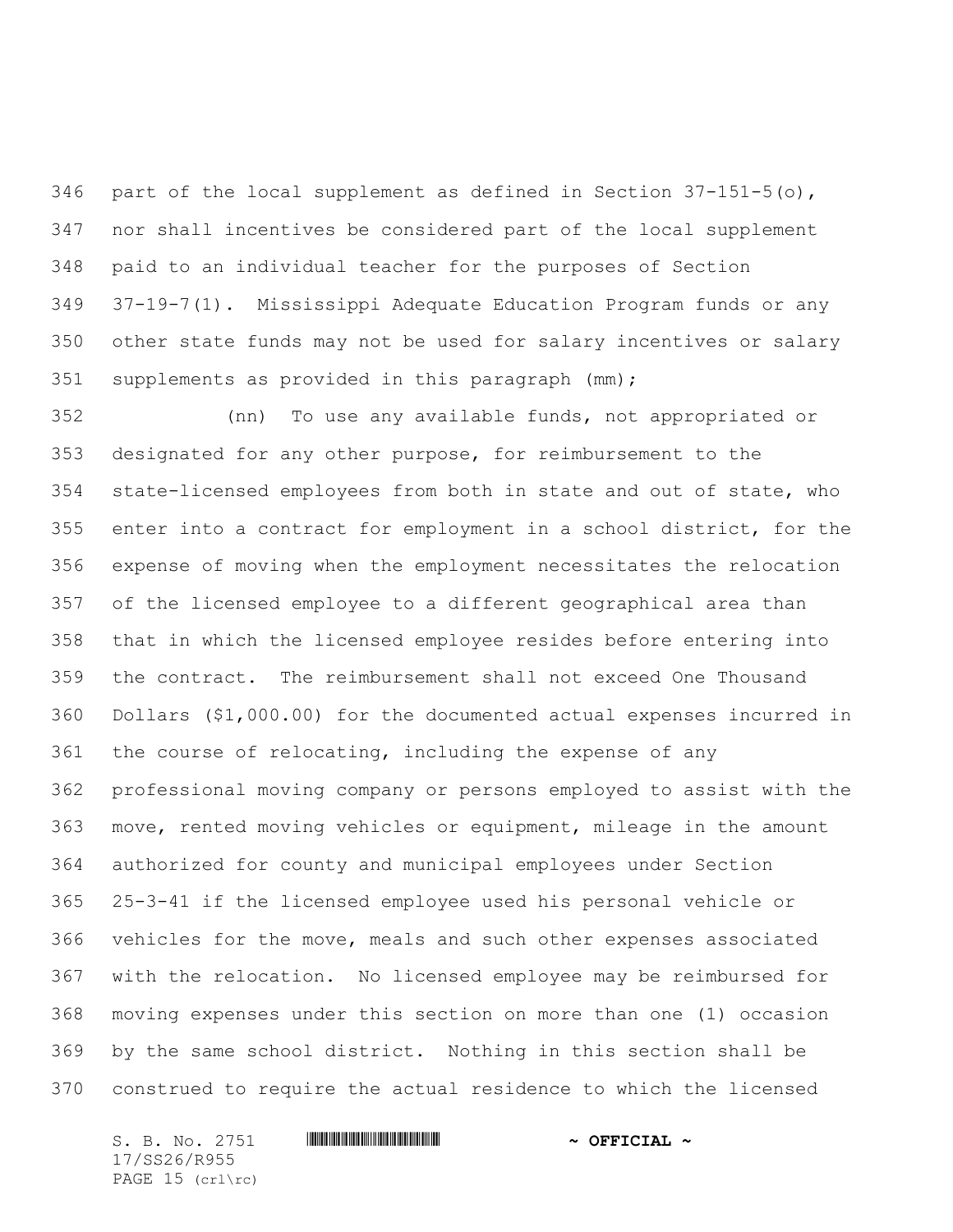employee relocates to be within the boundaries of the school district that has executed a contract for employment in order for the licensed employee to be eligible for reimbursement for the moving expenses. However, the licensed employee must relocate within the boundaries of the State of Mississippi. Any individual receiving relocation assistance through the Critical Teacher Shortage Act as provided in Section 37-159-5 shall not be eligible to receive additional relocation funds as authorized in this paragraph;

 (oo) To use any available funds, not appropriated or designated for any other purpose, to reimburse persons who interview for employment as a licensed employee with the district for the mileage and other actual expenses incurred in the course of travel to and from the interview at the rate authorized for county and municipal employees under Section 25-3-41;

 (pp) Consistent with the report of the Task Force to Conduct a Best Financial Management Practices Review, to improve school district management and use of resources and identify cost savings as established in Section 8 of Chapter 610, Laws of 2002, local school boards are encouraged to conduct independent reviews of the management and efficiency of schools and school districts. Such management and efficiency reviews shall provide state and local officials and the public with the following:

 (i) An assessment of a school district's governance and organizational structure;

 $S. B. No. 2751$  **\*\*\* A FIGIAL ~ OFFICIAL ~** 17/SS26/R955 PAGE 16 (crl\rc)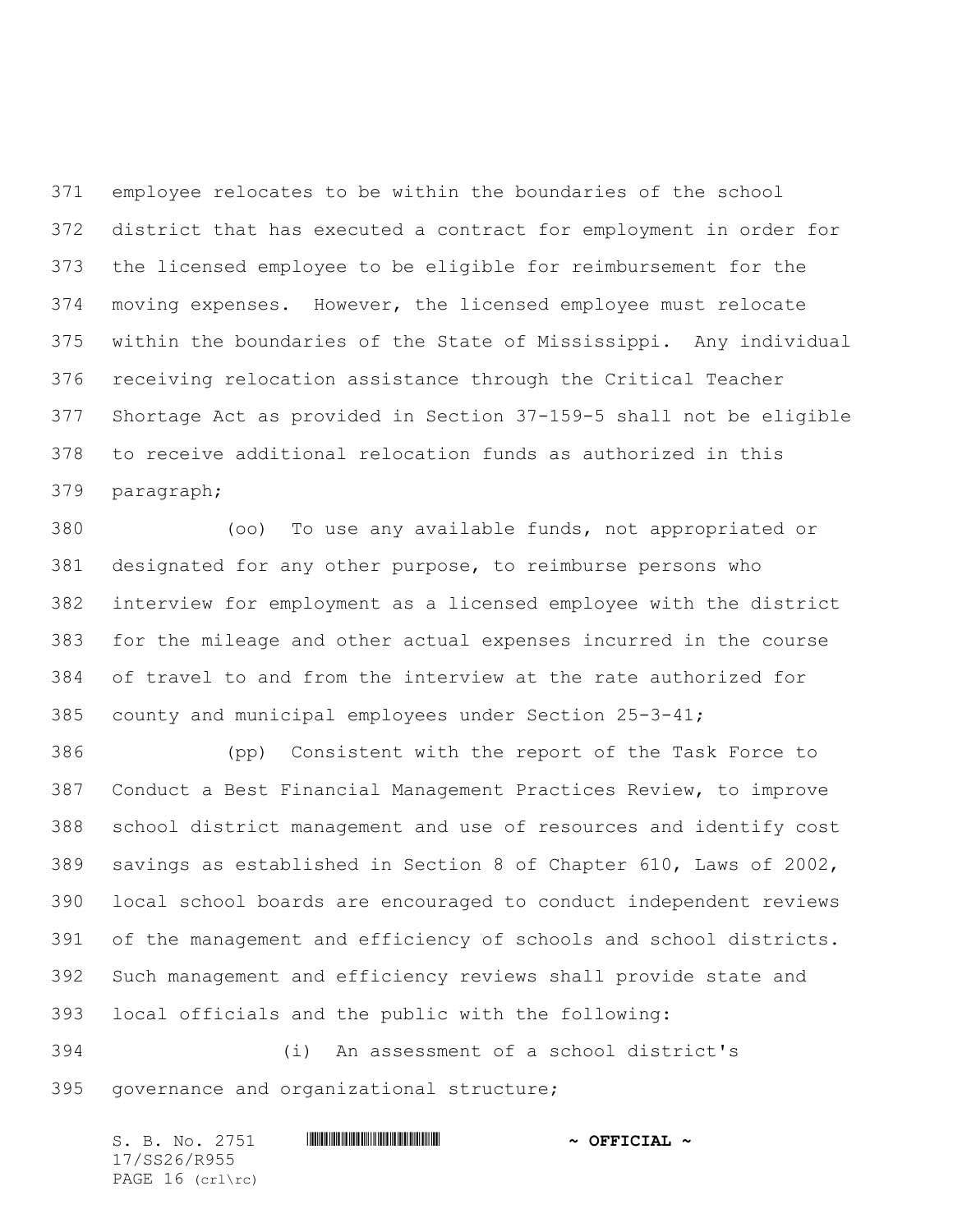(ii) An assessment of the school district's financial and personnel management; (iii) An assessment of revenue levels and sources; (iv) An assessment of facilities utilization, planning and maintenance; (v) An assessment of food services, transportation and safety/security systems; (vi) An assessment of instructional and administrative technology; (vii) A review of the instructional management and the efficiency and effectiveness of existing instructional programs; and (viii) Recommended methods for increasing efficiency and effectiveness in providing educational services to the public; (qq) To enter into agreements with other local school boards for the establishment of an educational service agency (ESA) to provide for the cooperative needs of the region in which the school district is located, as provided in Section 37-7-345; (rr) To implement a financial literacy program for students in Grades 9, 10 **\* \* \***, 11 or 12 as each local school board deems most appropriate. The board may review the national programs and obtain free literature from various nationally recognized programs. After review of the different programs, the board **\* \* \*** shall certify a program that is most appropriate for

 $S. B. No. 2751$  **\*\*\* A FIGIAL ~ OFFICIAL ~** 17/SS26/R955 PAGE 17 (crl\rc)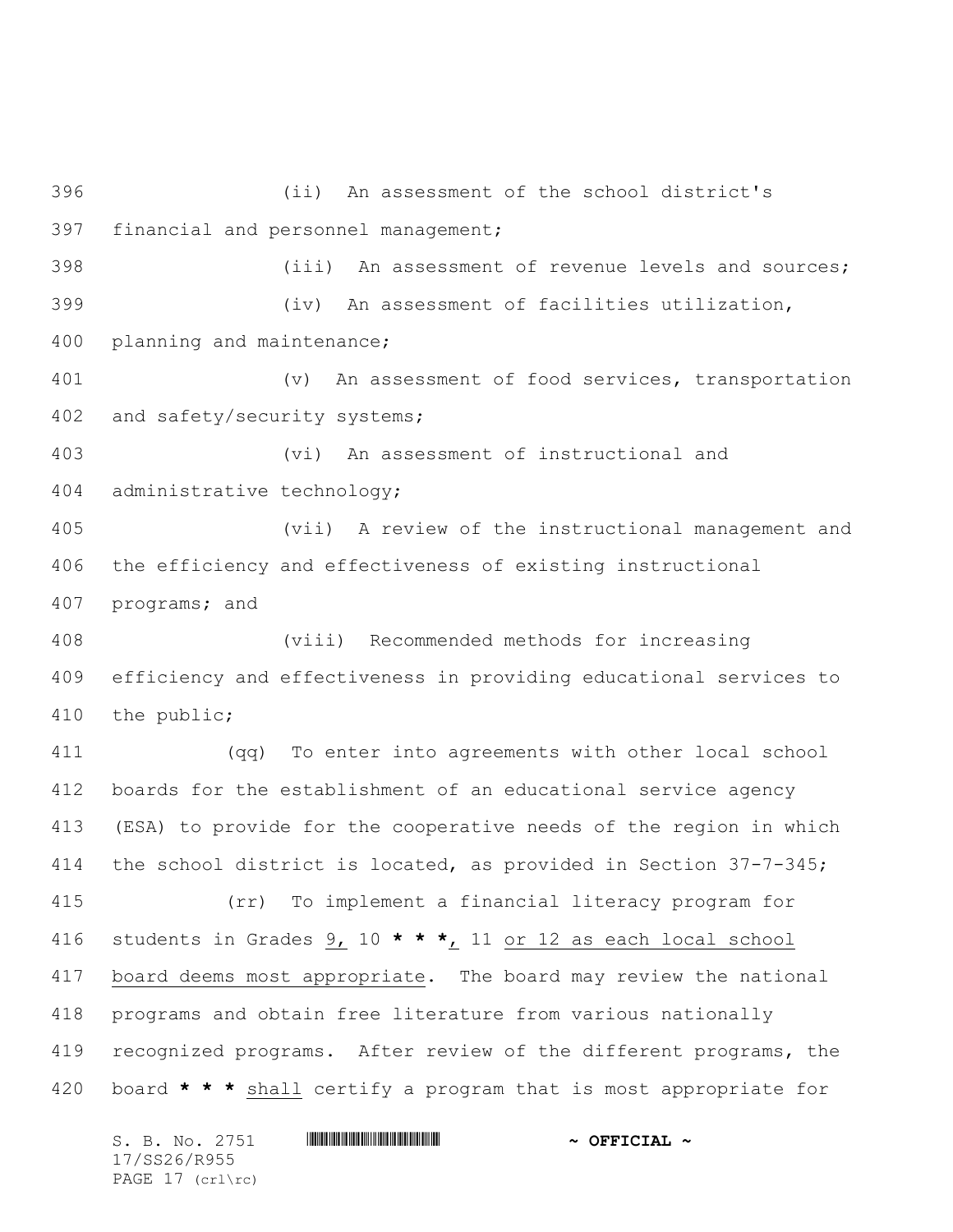the school districts' needs. **\* \* \*** Students in Grades 9, 10, 11 or 12 shall participate in the program to be implemented in all schools. The financial literacy program shall include, but is not limited to, instruction in the same areas of personal business and finance as required under Section 37-1-3(2)(b). The school board may coordinate with volunteer teachers from local community organizations, including, but not limited to, the following: United States Department of Agriculture Rural Development, United States Department of Housing and Urban Development, **\* \* \*** bankers and other nonprofit organizations. **\* \* \*** The financial literacy program **\* \* \*** shall further include:

(i) Decision making;

- (ii) Earning an income;
- 434 (iii) Saving and spending;
- (iv) Use of credit; and
- (v) Budgeting;

 (ss) To collaborate with the State Board of Education, Community Action Agencies or the Department of Human Services to develop and implement a voluntary program to provide services for a prekindergarten program that addresses the cognitive, social, and emotional needs of four-year-old and three-year-old children. The school board may utilize any source of available revenue to fund the voluntary program. Effective with the 2013-2014 school year, to implement voluntary prekindergarten programs under the

 $S. B. No. 2751$  **. We will consider the set of**  $\sim$  **OFFICIAL**  $\sim$ 17/SS26/R955 PAGE 18 (crl\rc)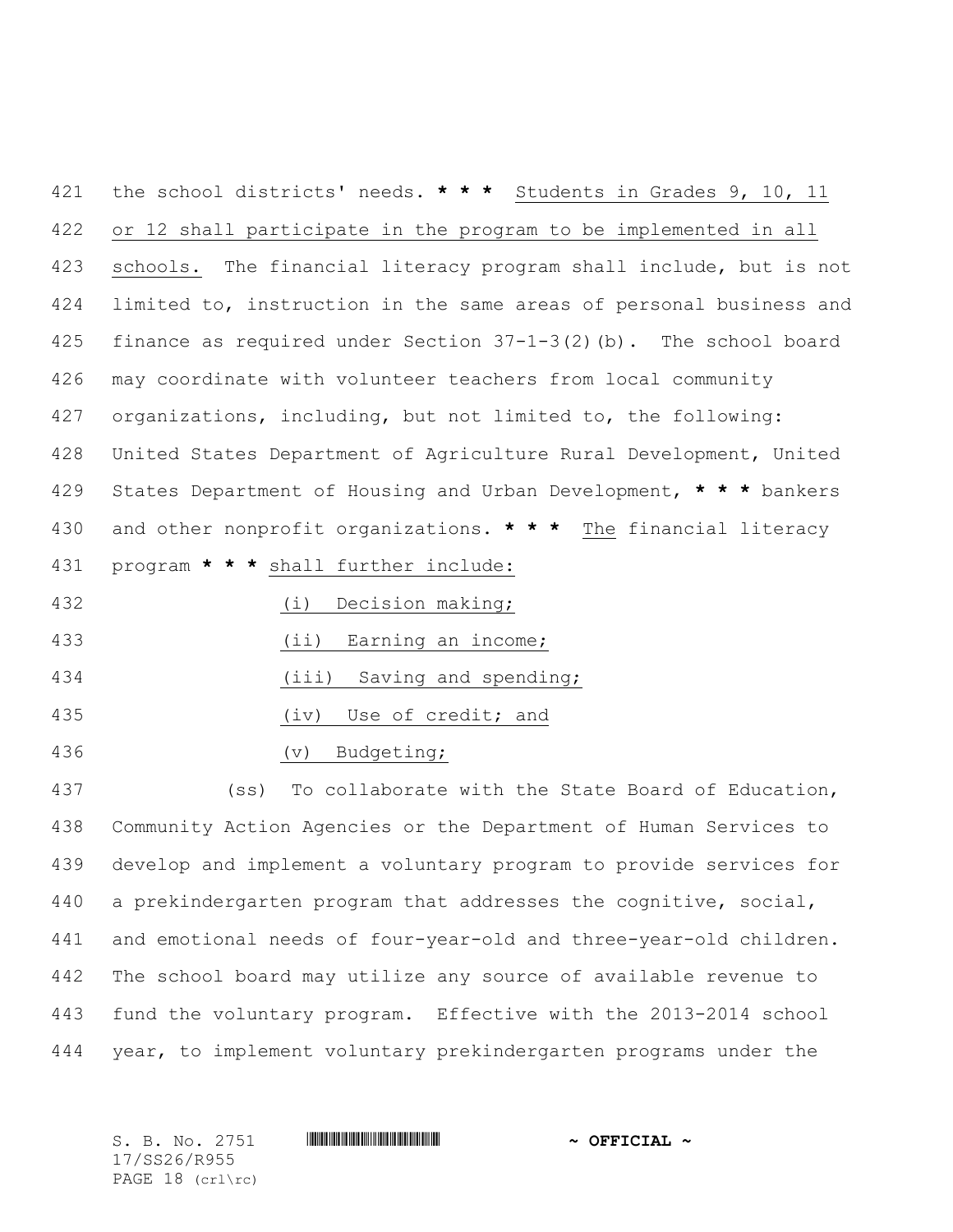Early Learning Collaborative Act of 2013 pursuant to state funds awarded by the State Department of Education on a matching basis; (tt) With respect to any lawful, written obligation of a school district, including, but not limited to, leases (excluding leases of sixteenth section public school trust land), bonds, notes, or other agreement, to agree in writing with the obligee that the Department of Revenue or any state agency, department or commission created under state law may:

 (i) Withhold all or any part (as agreed by the school board) of any monies which such local school board is entitled to receive from time to time under any law and which is in the possession of the Department of Revenue, or any state 457 agency, department or commission created under state law; and

 (ii) Pay the same over to any financial institution, trustee or other obligee, as directed in writing by the school board, to satisfy all or part of such obligation of the school district.

 The school board may make such written agreement to withhold and transfer funds irrevocable for the term of the written obligation and may include in the written agreement any other terms and provisions acceptable to the school board. If the school board files a copy of such written agreement with the Department of Revenue, or any state agency, department or commission created under state law then the Department of Revenue or any state agency, department or commission created under state

 $S. B. No. 2751$  **\*\*\* A FIGIAL ~ OFFICIAL ~** 17/SS26/R955 PAGE 19 (crl\rc)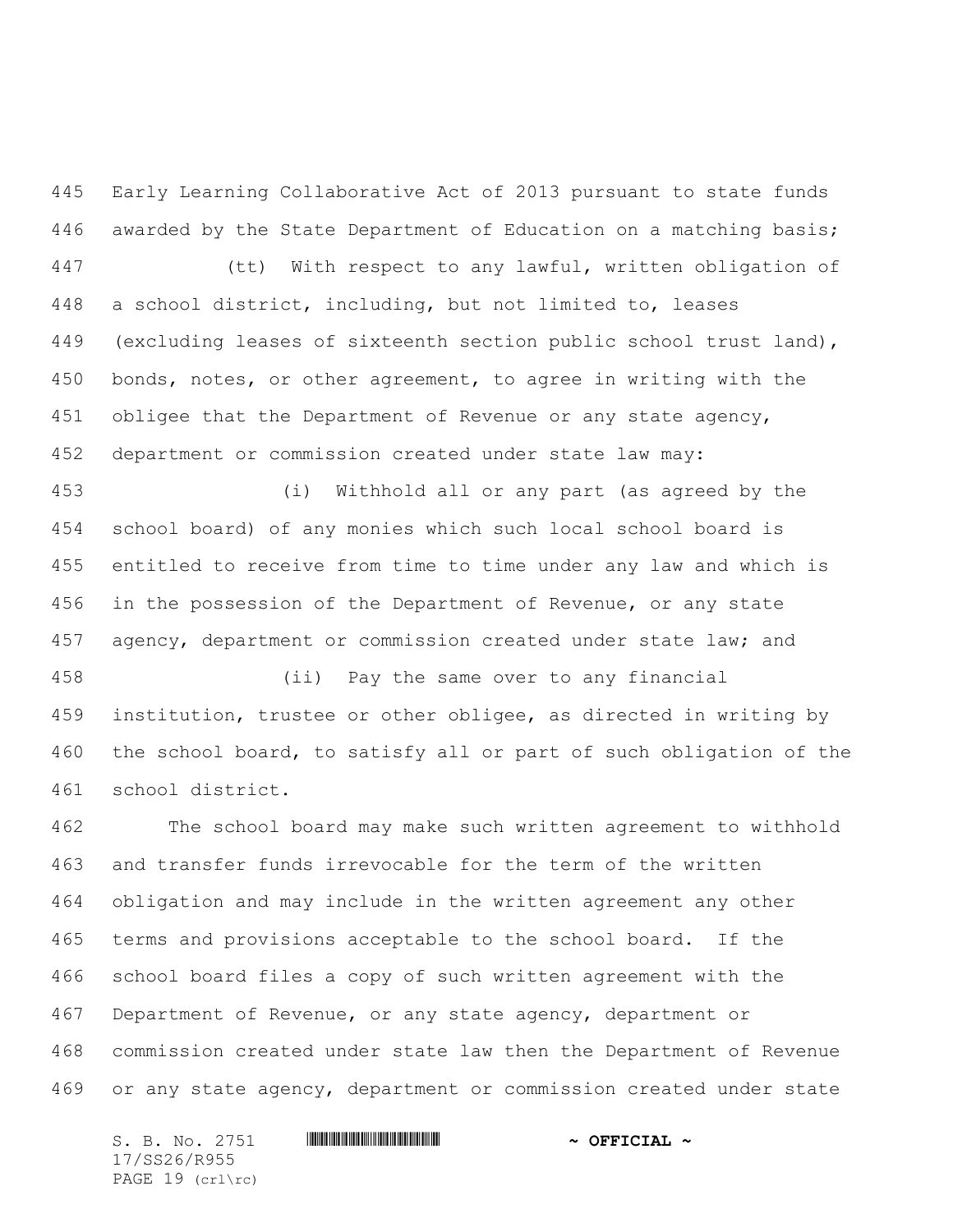law shall immediately make the withholdings provided in such agreement from the amounts due the local school board and shall continue to pay the same over to such financial institution, trustee or obligee for the term of the agreement.

 This paragraph (tt) shall not grant any extra authority to a school board to issue debt in any amount exceeding statutory limitations on assessed value of taxable property within such school district or the statutory limitations on debt maturities, and shall not grant any extra authority to impose, levy or collect 479 a tax which is not otherwise expressly provided for, and shall not be construed to apply to sixteenth section public school trust land;

 (uu) With respect to any matter or transaction that is competitively bid by a school district, to accept from any bidder as a good-faith deposit or bid bond or bid surety, the same type of good-faith deposit or bid bond or bid surety that may be accepted by the state or any other political subdivision on similar competitively bid matters or transactions. This paragraph (uu) shall not be construed to apply to sixteenth section public school trust land. The school board may authorize the investment of any school district funds in the same kind and manner of investments, including pooled investments, as any other political subdivision, including community hospitals;

 (vv) To utilize the alternate method for the conveyance or exchange of unused school buildings and/or land, reserving a

 $S. B. No. 2751$  **\*\*\* A FIGIAL ~ OFFICIAL ~** 17/SS26/R955 PAGE 20 (crl\rc)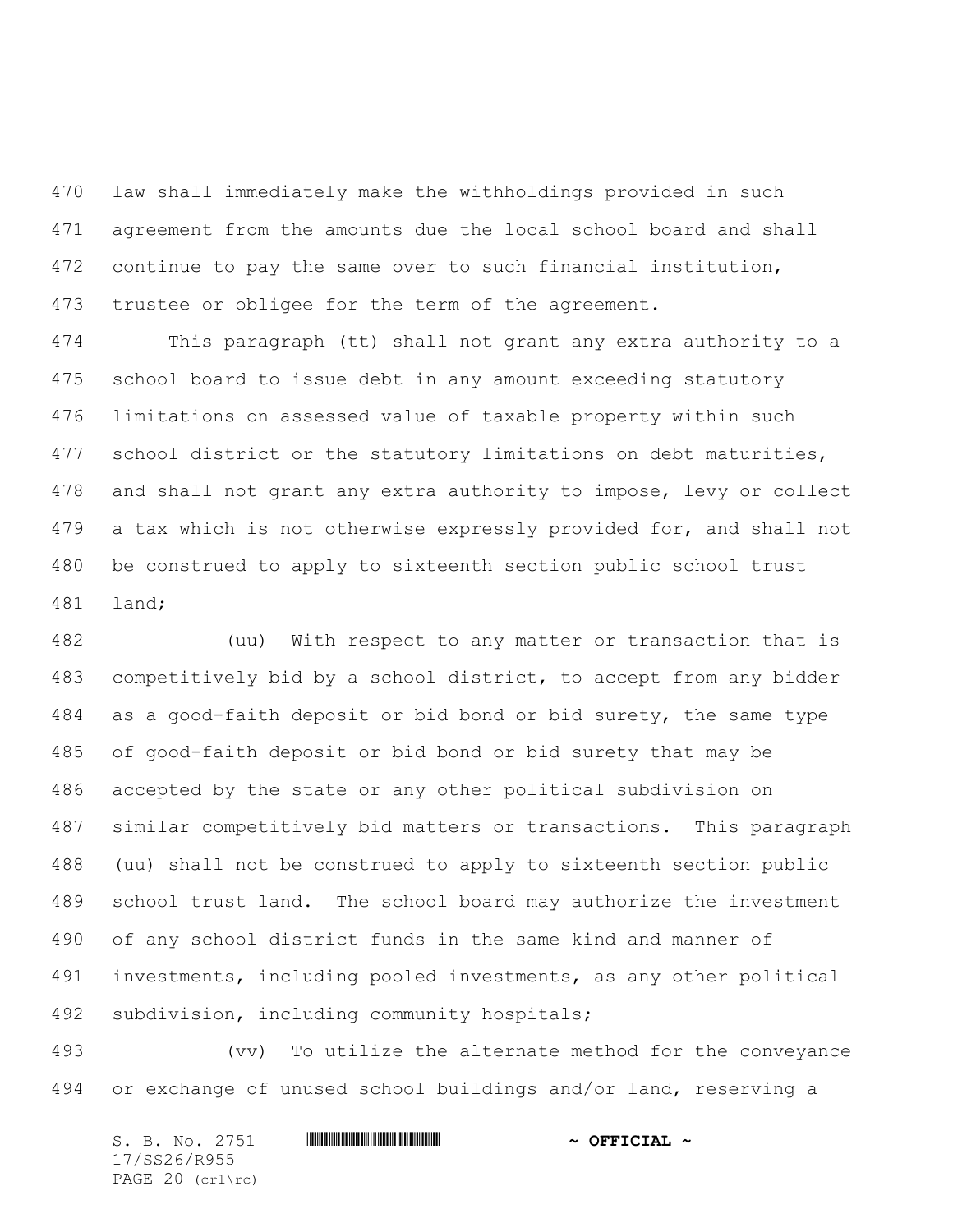partial or other undivided interest in the property, as specifically authorized and provided in Section 37-7-485;

 (ww) To delegate, privatize or otherwise enter into a contract with private entities for the operation of any and all functions of nonacademic school process, procedures and operations including, but not limited to, cafeteria workers, janitorial services, transportation, professional development, achievement and instructional consulting services materials and products, purchasing cooperatives, insurance, business manager services, auditing and accounting services, school safety/risk prevention, data processing and student records, and other staff services; however, the authority under this paragraph does not apply to the leasing, management or operation of sixteenth section lands. Local school districts, working through their regional education service agency, are encouraged to enter into buying consortia with other member districts for the purposes of more efficient use of state resources as described in Section 37-7-345;

 (xx) To partner with entities, organizations and corporations for the purpose of benefiting the school district;

 (yy) To borrow funds from the Rural Economic Development Authority for the maintenance of school buildings;

 (zz) To fund and operate voluntary early childhood education programs, defined as programs for children less than five (5) years of age on or before September 1, and to use any source of revenue for such early childhood education programs.

 $S. B. No. 2751$  **\*\*\* A FIGIAL ~ OFFICIAL ~** 17/SS26/R955 PAGE 21 (crl\rc)